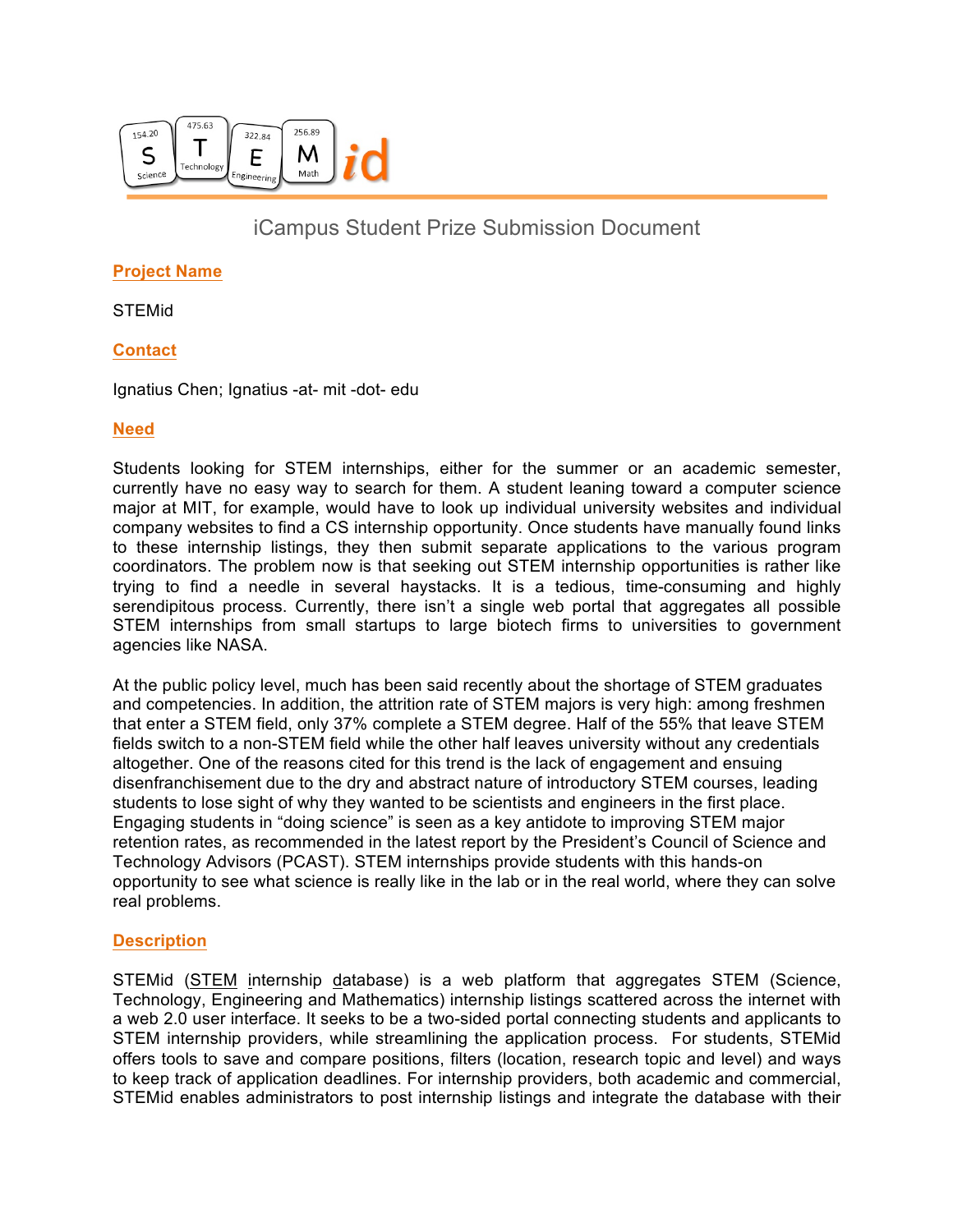own internal IT systems, thus offering a way to manage their listings in real-time. Furthermore, it provides institutions with control over accessibility to various listings by restricting or granting access to specific groups of applicants. For example, "internal" apprenticeship positions in a biology wet lab at the MIT Department of Biology may be found and seen on STEMid only by students that have a mit.edu email address.

Currently, we have built a two-sided marketplace that has indexed several hundred academic STEM internships. Students can filter by location; say if an MIT undergraduate wants a change of scenery for the summer, he can find a list of internships available in California. Alternatively, a student who knows she is passionate about marine biology would likely not care where the internships are located, so she can filter specifically for "marine biology" listings using our search-by-topic functionality. Each internship is tagged on our database with the relevant research topics to allow students to filter; a neuroscience lab for example, might use genetics or molecular biology tools, and as such we curate this link by tagging it with "genetics" in addition to "neuroscience." The search field also features query suggestions, so if one types in "ge," a drop-down suggestion list appears with "General Agriculture, General Engineering. Genetics. Geology, etc." Other filters help students find opportunities geared toward pre-med, minority and international students.

Focusing on STEM will allow us to cater to the needs of STEM students potentially looking into a STEM career down the road by integrating resources and information on things like scientific conferences and scholarships. Other second generation advancements include the possibility of integrating a social network within our internship database, where self-appointed mentors (e.g. scientists in academia) form nodes in this network, to advice students on a variety of STEMrelated issues.

#### **Impact**

By reducing many haystacks to just one and providing tools to help MIT students zoom in on the "needle," STEMid will make the search for STEM internships far more efficient and effective. While it is likely that the biggest benefit would be enjoyed by the 23% of the incoming cohort of freshmen who major in STEM, our goal is also to offer non-STEM majors access to STEM internships in order to allow them to gain STEM competencies and perhaps even become STEM graduates in the future. STEMid will also significantly improve the match between applicant interests/capabilities and internship provider needs.

Due to network effects at play, STEMid might also increase enrollments in STEM internships and the total number of internships offered nationally per year. For instance, small biotech startups that traditionally have to rely on word of mouth to acquire a college summer intern will now have a centralized database to list the position, to compete for applicants with the Fortune 500s. Companies that see benefits such as lower entry-level recruitment costs that might result from being able to recruit directly from its undergraduate engineering internship program, could very well decide to offer more internship positions.

We might also see more students choosing to pursue STEM majors at MIT. Many MIT STEM majors tend to secure internships in finance or management consulting, mostly because these companies come to the university to recruit. STEMid lowers the energy barrier, allowing MIT STEM majors to find science/engineering internships more easily, get in touch with senior scientist/engineer mentors who can advise them on a STEM career path, hence increasing the likelihood that STEM majors actually pursue STEM careers.